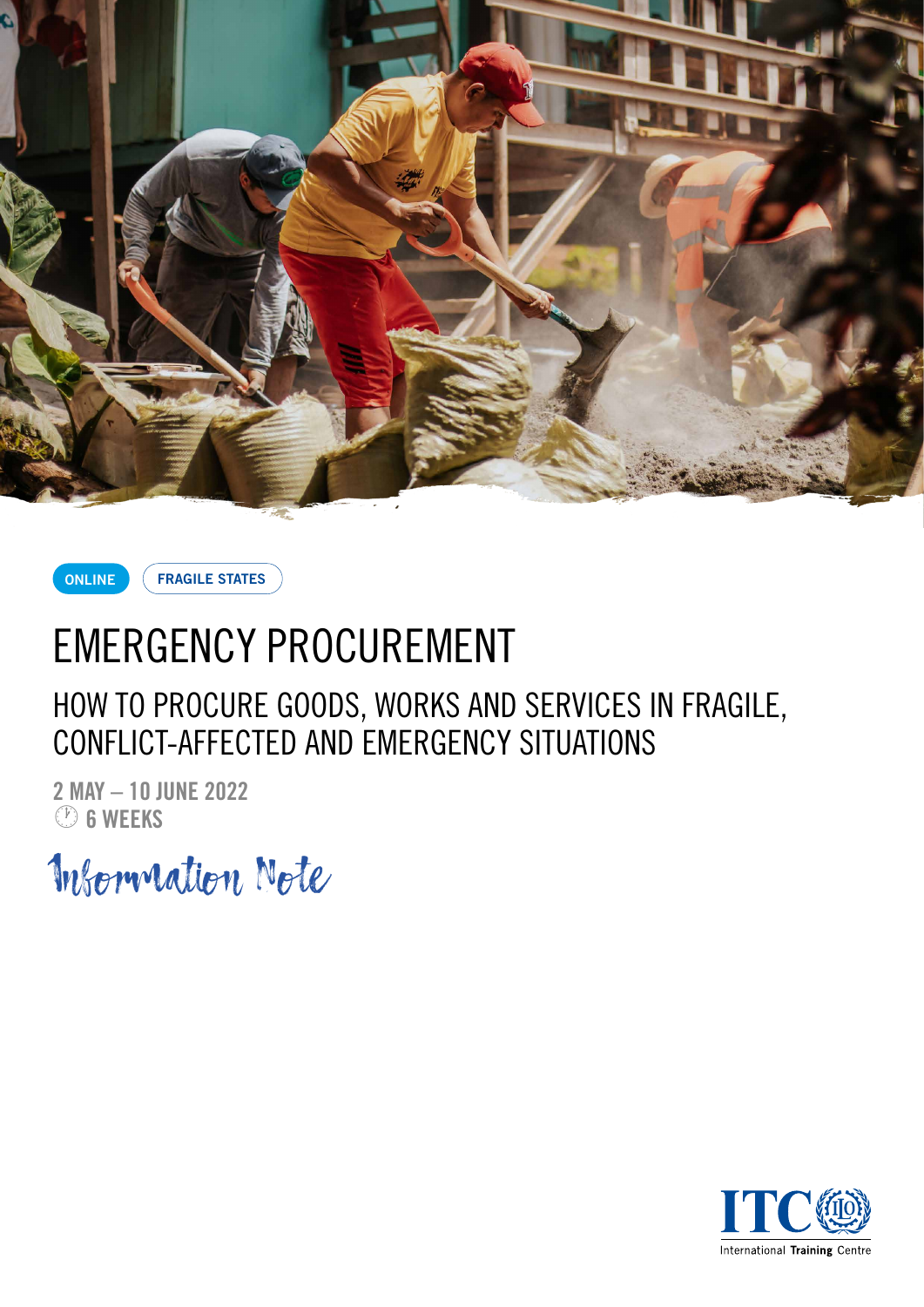# INTRODUCTION TO THE COURSE

In the aftermath of the COVID-19 pandemic, several governments and organizations are still struggling to cope with the failure of procurement systems to respond to the crisis. Emergency situations require proactive approaches and fit-for-purpose relief, rehabilitation and recovery actions. However, several governments and international organizations do not have in place specific rules, strategies and procedures for procuring goods, work and services under emergency. This lack of preparation might cause the failure of procurement operations, which might further aggravate the situation of populations affected by the emergency.

Against this background, this highly-interactive online course will provide participants with a holistic approach to the management of procurement in emergency situations starting with proactive planning. Participants will be exposed to concrete examples based on real scenarios and learn new tools, techniques and strategies to procure goods, works, and services in fragile contexts.

#### WHO IS THIS PROGRAMME ADDRESSED TO?

The Emergency Procurement Programme is addressed not only to procurement specialists, but also to relief officers, project managers, and operations officials working in emergencies.

The Programme does not follow the rules or procedures adopted by a specific entity, but it will rather provide participants with tools, techniques and strategies that they will be able to apply horizontally throughout your career. However, the Programme highlights the practices recommended by major international organizations when it comes to emergency procurement.

### WHAT DOES THE PROGRAMME COVER?

The Programme includes the following main topics:

- Introduction to fragility, conflict and emergency and public procurement
- Procurement of goods and supplies
- Procurement of works and rehabilitation
- Procurement of physical services
- Procurement of consulting services
- Preventing abuses and corruption in emergency procurement
- Proactive planning for optimal procurement response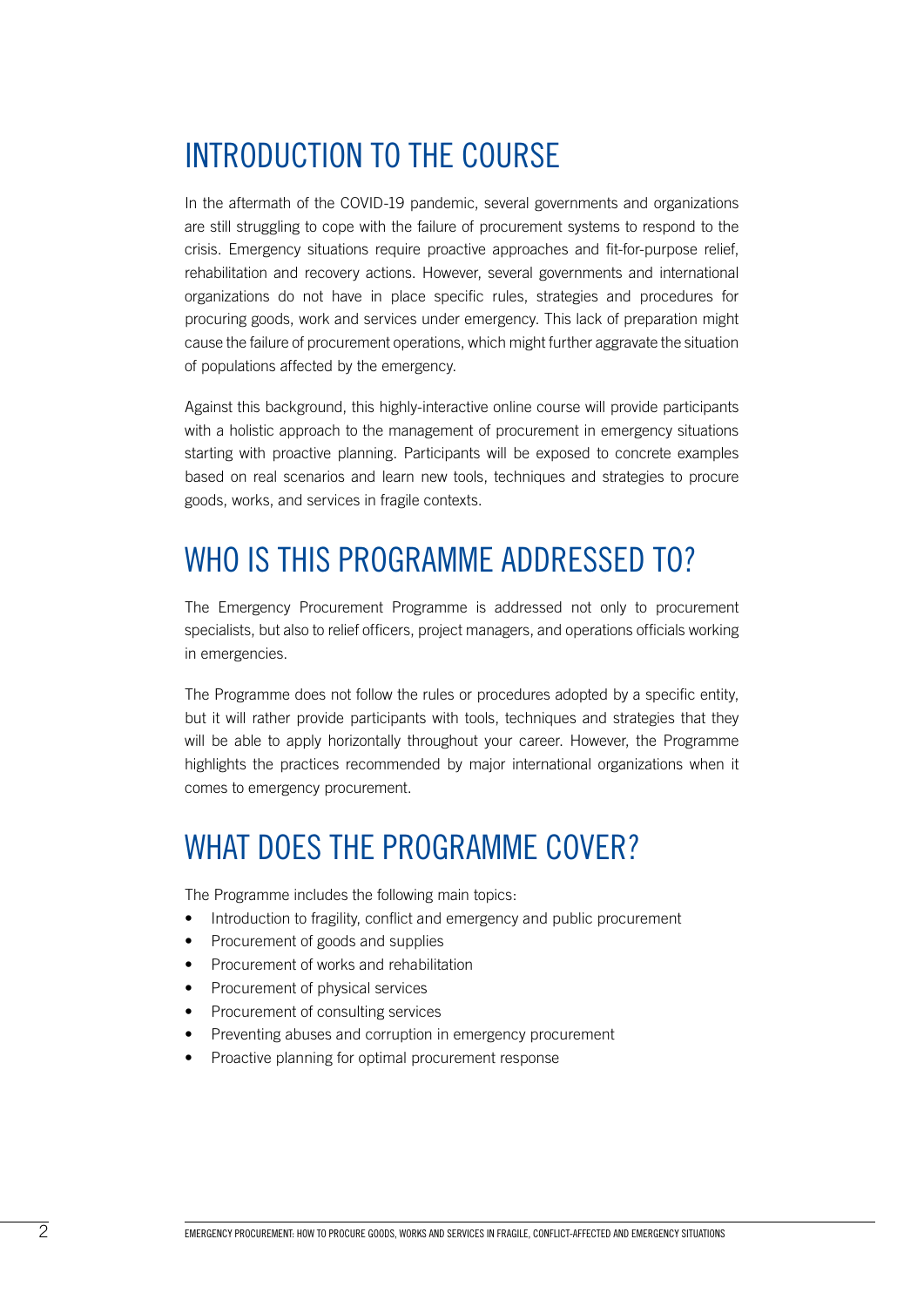### HOW IS THE COURSE STRUCTURED?

The Emergency Procurement Programme is a six-week course that will be delivered entirely online on the ITC-ILO e-Campus. Each week participants will attend a webinar facilitated by emergency procurement experts and they will get access to a new Learning Block on the e-Campus, that will include a mix of self-paced eLearning modules, quizzes and practical exercises. Participants will also have the chance to work on practical assignments, drafting procurement documents based on real emergency scenarios.

# WHY SHOULD I ATTEND THE PROGRAMME?

At the end of the Programme, participants will be better positioned to manage procurement activities in fragile, conflict-affected and emergency situations. They will be able to formulate a proactive emergency procurement plan, launch the respective procurement actions, effectively negotiate contracts and monitor delivery under an emergency.

Participants will be able to apply a multitude of tools and techniques that will make relief procurement interventions more impactful and far-reaching, such as:

- requirements engineering and cost estimation;
- market sounding, supply positioning, and market engagement:
- risk management planning;
- performance management planning;
- bid design optimization:
- value-for-money maximization;
- contract management planning;
- stakeholder management;
- inspection and quality verification;
- techniques to manage disputes and claims.

#### HOW TO APPLY

Applicants are kindly asked to send us:

- 1. A completed online registration form: <https://oarf2.itcilo.org/MIN/A9714826/en>
- 2. If you are financed by your organization (or a donor) an official sponsorship letter is required to finalize your registration. The letter can be uploaded to the application form or sent by email to [itcilo\\_procurement@itcilo.org](itcilo_procurement@itcilo.org)
- 3. If you pay directly the course fees, please note that the payment is due before enrolment in the course. More details about payment methods can be found [here](https://www.itcilo.org/applications-payments-cancellation).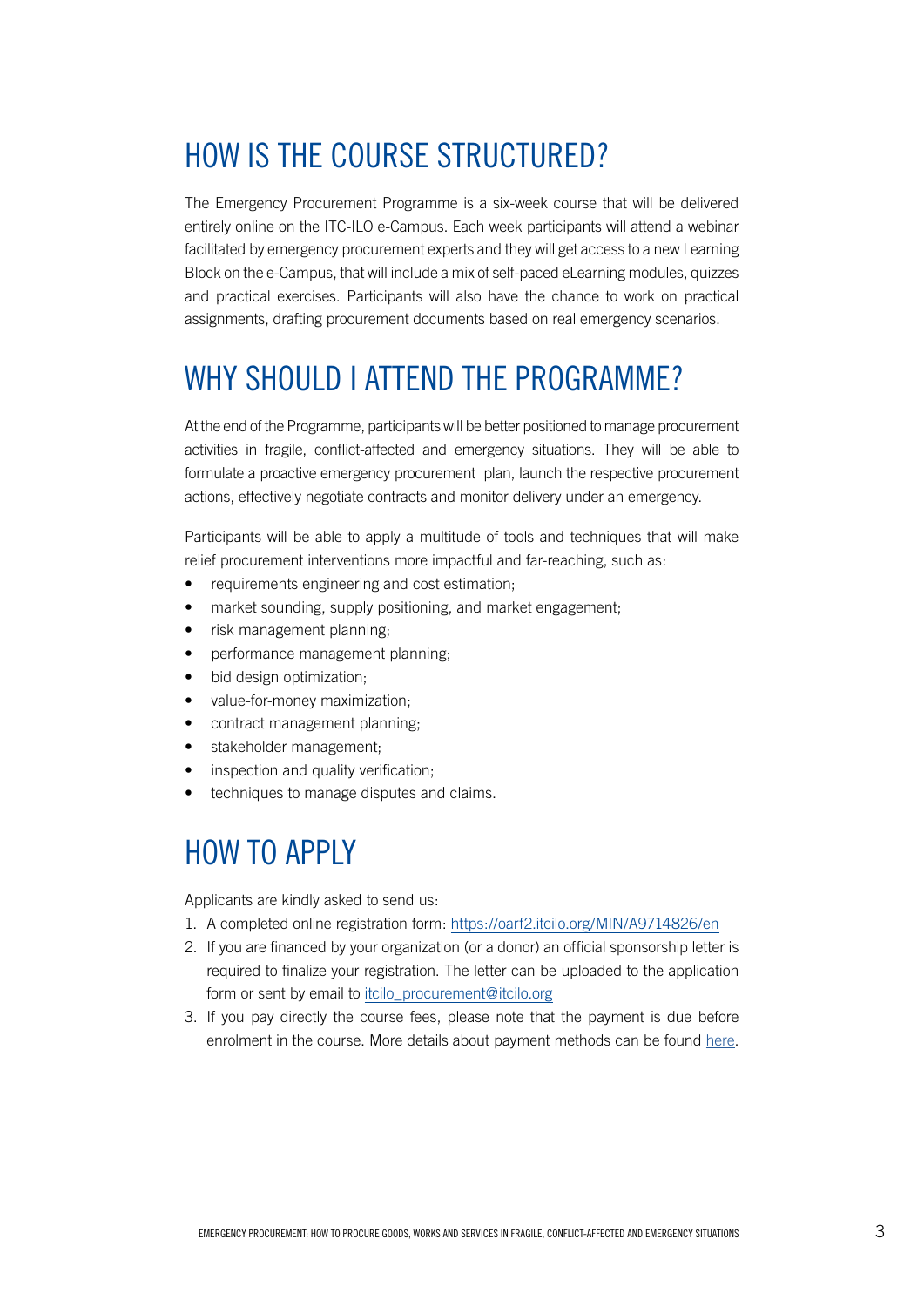### PRICE

Tuition: €1,020

# PRACTICAL INFORMATION

**Language:** The course will be held in English and French.

**Certificate:** An ITCILO Certificate of participation will be awarded at the completion of the course.

**Contact:** [itcilo\\_procurement@itcilo.org](itcilo_procurement@itcilo.org)